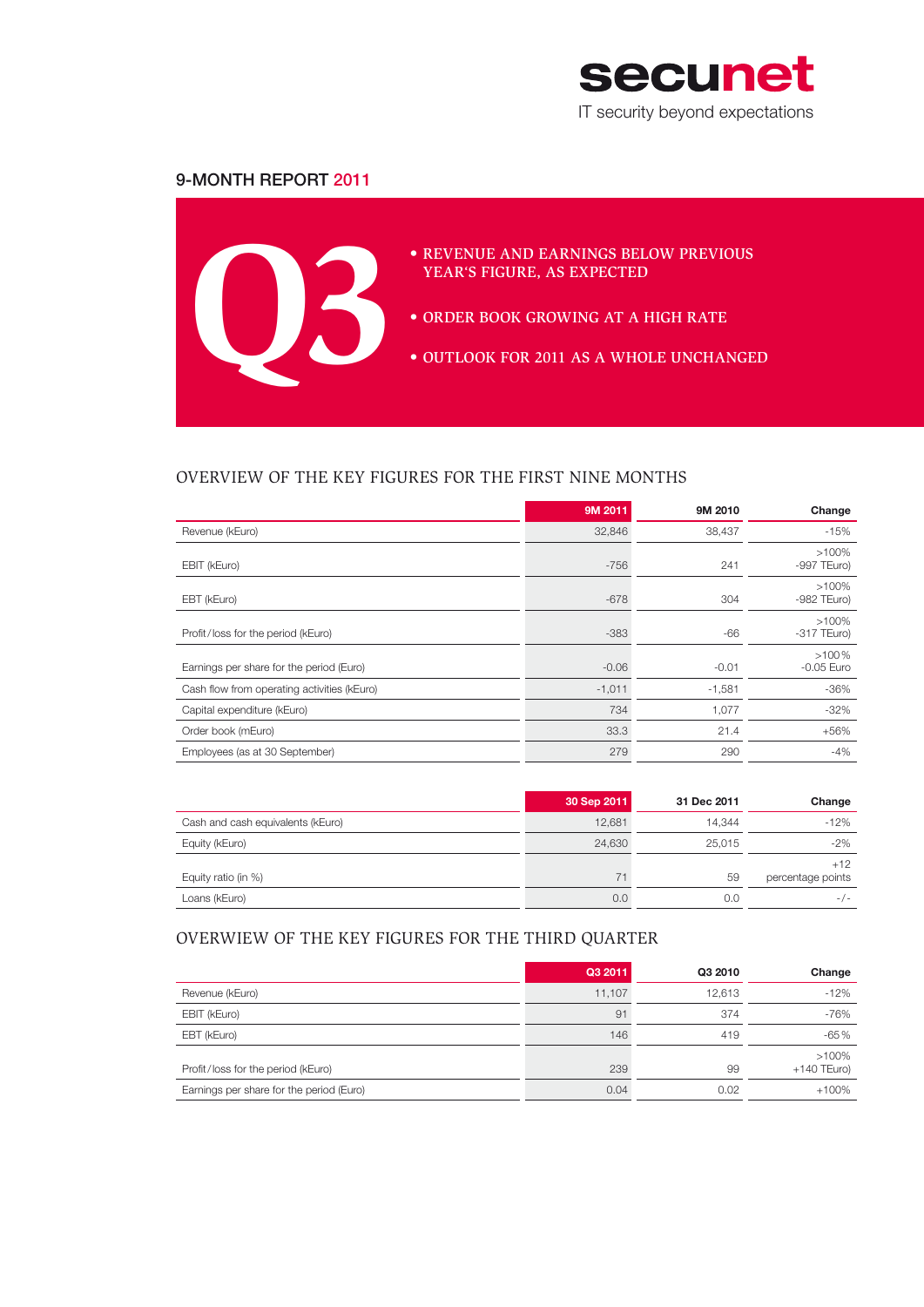# secunet share data

| Reuters     | YSNG.DE      |
|-------------|--------------|
| Bloomberg   | <b>YSN</b>   |
| <b>WKN</b>  | 727650       |
| <b>ISIN</b> | DE0007276503 |

|                              | 30 Sep 2011        | 30 Sep 2010      |
|------------------------------|--------------------|------------------|
| Price (Euro)                 | 10.80              | 10.95            |
| Number of shares             | 6.500.000          | 6,500,000        |
| Market capitalisation (Euro) | 70,200,000         | 71,175,000       |
| 52W high/low (Euro)          | H: $12.69/L: 9.00$ | H: 12.39/L: 5.95 |

|                                    | 9M 2011 | 9M 2010 |
|------------------------------------|---------|---------|
| Average daily XETRA trading volume | .759    | 2.376   |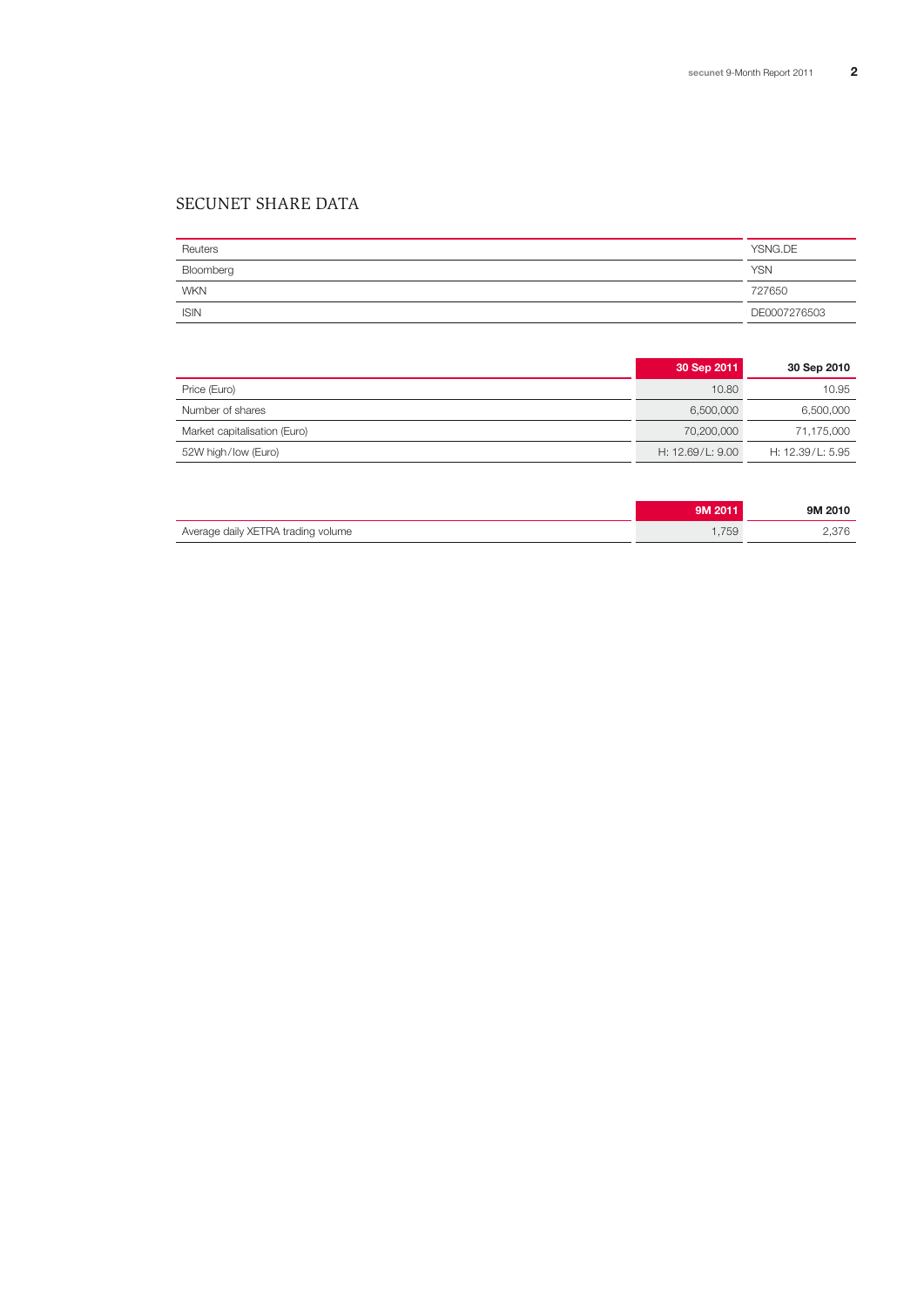# Interim Management Report for the first nine months of 2011

## Revenue performance

The secunet Group generated revenue of EUR 32.8 million in the months between January and September 2011. This corresponds to a decline of 15% or EUR 5.6 million compared to the previous year's revenue in the same reporting period (EUR 38.4 million). At the end of the first nine months of the 2011 financial year, secunet Security Networks' course of business therefore continues to correspond to the forecast announced at the start of the year.

The reason for this decline was the postponement of major projects in the High Security business unit. The impact of this can also be seen when the secunet Security Networks segments (business units) are viewed in detail: the High Security business unit (*SINA* products) shows a decline in revenue compared to the previous year of 36% or EUR 7.6 million (revenue January to September 2010: EUR 21.3 million, revenue January to September 2011: EUR 13.7 million). In contrast, business generated by services is proceeding satisfactorily and capacity utilisation in the consulting-intensive areas is correspondingly high. This can be seen in the Government business unit, where revenue increased from EUR 10.1 million during the reporting period of January to September 2010 by 18% to EUR 11.9 million during the same reporting period of the current year.

The focus of secunet's business continues to be on authorities and international organisations: 78% of the secunet Group's revenue in the first nine months of 2011 is attributable to this target group (previous year 81%). The Public Sector division, which includes the High Security and Government business units, generated a turnover of EUR 25.7 million during the period from January to September 2011, in comparison to EUR 31.4 in the same reporting period of the previous year. This corresponds to a decline of 19%.

22% of the Group revenue is attributed to the Private Sector division, which serves enterprises' IT security needs with its offering. The division includes the Business Security and Automotive Security business units. Due to its size, the latter falls under "Other segments". As a result of lower product revenues, the revenue in the Business Security business unit decreased from EUR 6.0 million in the first nine months of 2010 by EUR 0.5 million or 10% to EUR 5.5 million in the current year.

### Earnings performance

Other operating income generated in the secunet Group decreased from EUR 1.4 million during the first nine months of 2010 to EUR 0.6 million during the same reporting period of the current year.

Changes in the individual expense items are as follows:

In the first nine months of 2011 the cost of materials fell significantly in comparison to the previous year's figure of EUR 14.1 million by EUR 4.8 million or 34% to EUR 9.3 million. The reason for this is the reduction in *SINA* sales (High Security business unit) and consequently the lower demand for corresponding hardware components.

Personnel expenses during the period from January to September 2011 fell by 5% or EUR 0.8 million, from EUR 16.4 million to EUR 15.6 million. This decrease was mainly caused by the reduced provision for variable remuneration. In addition, the size of the workforce was reduced.

Depreciation and amortisation of fixed and intangible assets remain unchanged at EUR 0.7 million for the first nine months of 2011.

Other operating expenses increased by EUR 0.2 million or 3%, from EUR 8.4 million in the previous year to EUR 8.6 million in the first nine months of 2011. The reason for this rise is a temporary increase in expenses for external support services in the first half of 2011.

Overall, expenses in the period from January to September decreased from EUR 39.6 million in the previous year to EUR 34.3 million in the current year. This corresponds to a decline of EUR 5.3 million or 13%.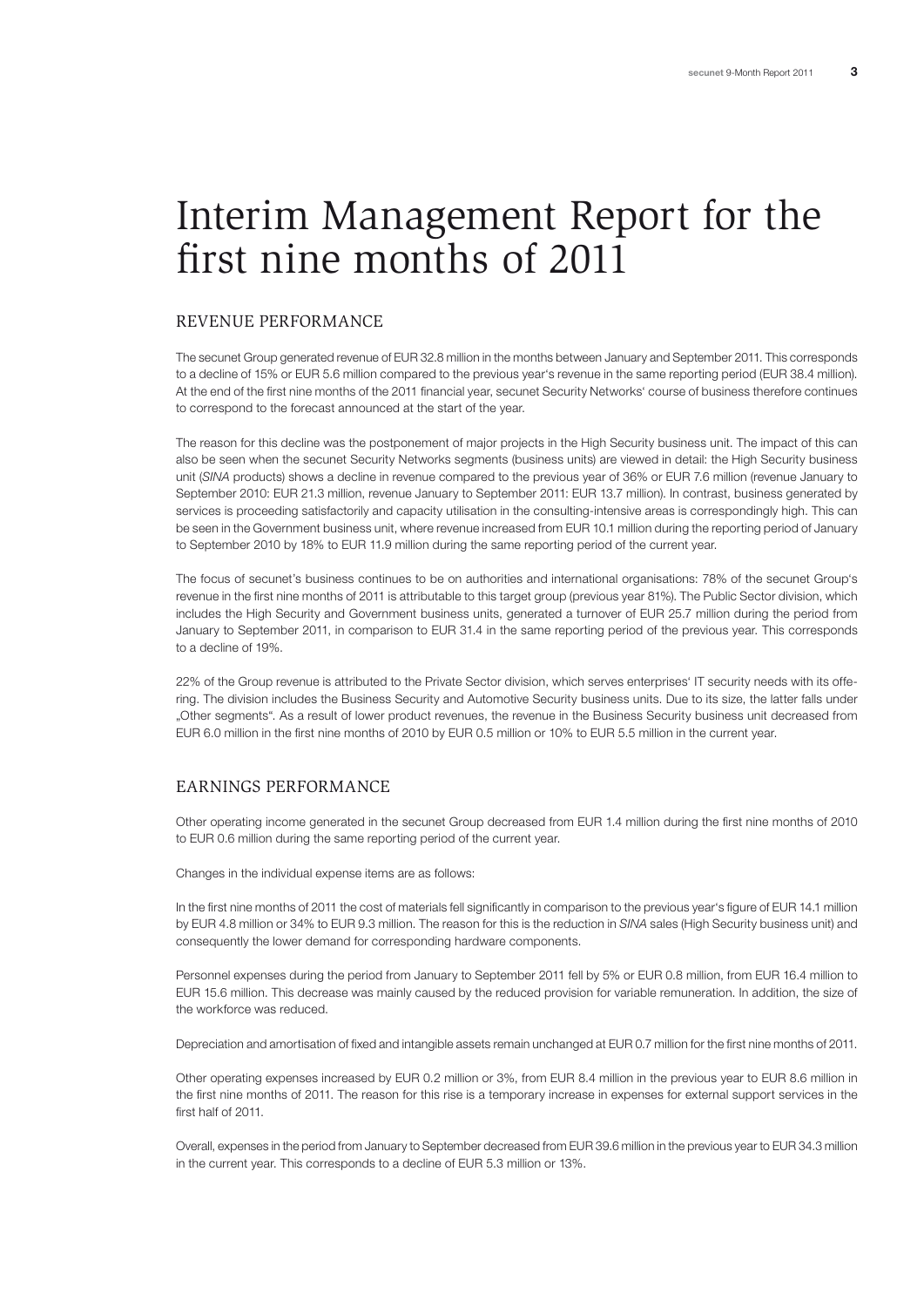As a result, the secunet Group finished the first nine months of the 2011 financial year with earnings before interest and taxes (EBIT) of EUR -0.8 million. Compared to the previous year's figure of EUR 0.2 million, this corresponds to an EBIT decline of around EUR 1 million.

At EUR 78 thousand, the financial result for the period from January to September 2011 stands at virtually the same level as the previous year's value (EUR 63 thousand). Due to the creation of deferred taxes, there is a tax benefit of EUR 0.3 million in the same period compared to an expense of EUR 0.4 million in the previous year. The result for the reporting period was therefore EUR -0.4 million compared to EUR -0.1 million in the previous year. Earnings per share for the first nine months of 2011 totals EUR -0.06; in the previous year, this figure stood at EUR -0.01.

#### ORDER BOOK

As at 30 September 2011, the secunet Security Networks' order book stood at EUR 33.3 million. Compared to the value of EUR 21.4 million on the same reporting date in the previous year, this represents a strong increase of 56%. The sharp rise is attributable to major orders in the Government and High Security business units. The larger orders include services (development and consultancy) for the optimisation of the *SINA* product range and for the ELSTER electronic tax declaration system as well as hardware deliveries (reliable security systems/*SINA*). The customers are German authorities, including the German armed forces, a major secunet customer. Several of the projects in the order book generate their revenue contribution over several reporting periods.

## Capital expenditure

secunet's capital expenditure is mainly for the purchase and replacement of hardware, software and other business equipment. During the period from January to September 2011, EUR 0.7 million were invested in comparison to EUR 1.1 million in the same reporting period of the previous year. In the previous year, large amounts were invested in improving the company's IT equipment.

## Financial position and net assets

As at 30 September 2011, four items on the secunet Security Networks balance sheet show a significant change compared to the figure as at 31 December 2010:

- Trade receivables, which have decreased by 37% or EUR 7.0 million in comparison to the figure as at 31 December 2010. The focus of secunet's business is on the fourth quarter, which means receivables are high at the end of the year and then decline as the year progresses.
- At the same time, trade payables decrease: the high revenue in the fourth quarter is primarily made up of hardware business, meaning costs for materials increase. This results in higher payables as at the reporting date of 31 December, which then decline from the beginning of the year onwards.
- Provisions decline mainly during the first half of the year due, among other things, to the payment of variable compensation components.
- Cash and cash equivalents decline mainly as a result of the negative result accrued up to 30 September 2011. As at 31 December 2010, the level stood at EUR 14.3 million; as at 30 September 2011 it stood at EUR 12.7 million.

secunet has still not taken out any loans, so the debt/equity ratio is 0% as at 30 September 2011.

In the first nine months of 2011, cash flow from operating activities totalled EUR -1.0 million in comparison to EUR -1.6 million for January to September 2010. The difference of EUR 0.6 million results from the drop in earnings (EUR -0.9 million), the decrease in additions to provisions (EUR +0.1 million), the decrease in the development of receivables (EUR +1.3 million) and payables (EUR +1.5 million) as well as an increase in taxes paid (EUR -1.3 million).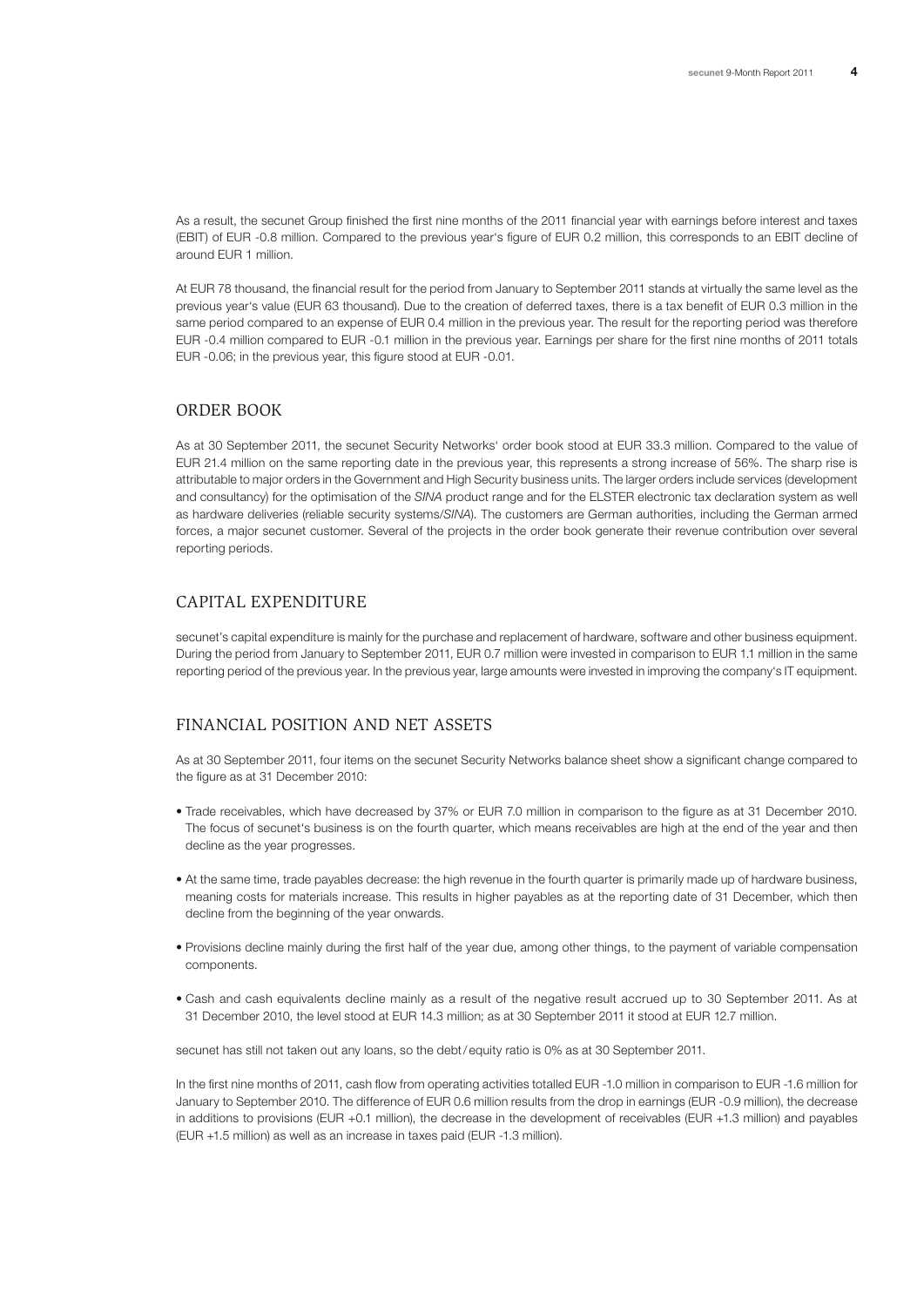#### **EMPLOYEES**

As at 30 September 2011, the number of secunet Group employees was 279. This represents a decrease in headcount of 4% or 11 employees compared with the same reporting date in the previous year. The main reason behind the decrease in the number of employees is the termination of the operations of the subsidiaries secunet s.r.o. in Prague, Czech Republic, and secunet SwissIT AG in Solothurn, Switzerland.

#### Opportunities and risks

Since the end of the 2010 financial year there has been no change in the principal opportunities and risks as described in the Annual Report for 2010.

## **OUTLOOK**

secunet Security Networks operates on a market with a stable level of demand and good potential for the future. The number of reports on cyber attacks, data theft, industrial espionage and malware published is on the rise; there is no sign that the threat these pose for public infrastructures and enterprises is lessening. On the contrary, the majority of specialists expect the intensity and frequency of such attacks to increase. These factors have a positive long-term effect on the demand for products and services provided by secunet Security Networks.

Project postponements – for example as a result of structural changes within the German armed forces, a major customer – have thus far had a great effect on fiscal 2011 and have lead to a temporary decline in the figures compared to the previous year.

secunet Security Networks' business performance during the year is always characterised by a focus on the second half of the year and a strong fourth quarter. This is due to the nature of the procurement processes of public sector consumers. The Management Board expects an especially strong fourth quarter for the 2011 financial year. Nevertheless, the revenue generated in 2011 is not expected to reach the same level as the previous year, as secunet announced at the beginning of 2011.

At the same time, the general market and demand situation in addition to the great increase in the number of orders compared to the previous year give rise to a positive outlook for fiscal 2012.

Essen, 8 November 2011

Dr Rainer Baumgart Thomas Koelzer Thomas Pleines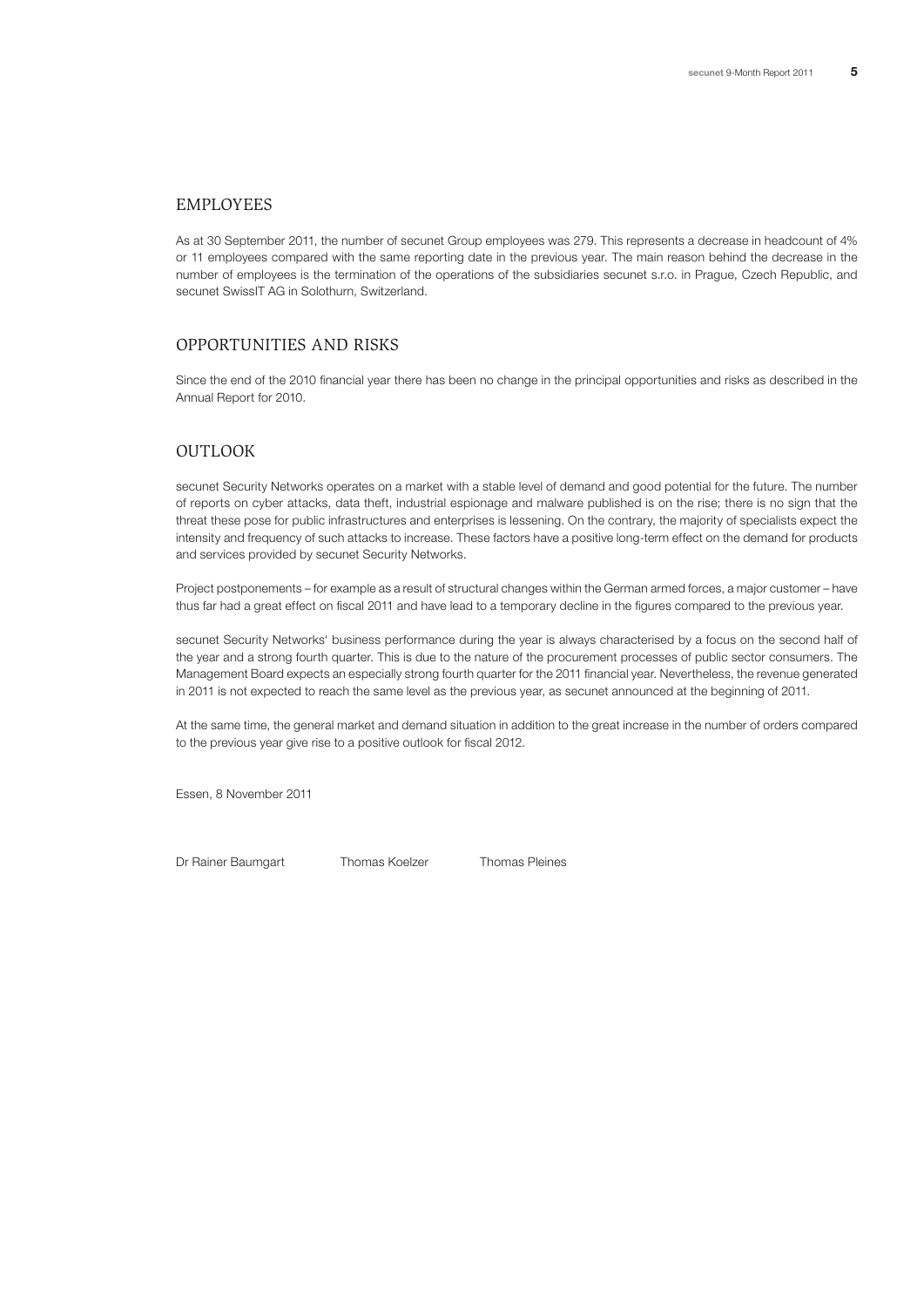# Condensed Interim Financial Statements for the first nine months of 2011

Consolidated Balance Sheet of secunet Security Networks AG (IFRS) as at 30 September 2011

| <b>Assets</b><br>in kEuro         | 30 Sep 2011   | 31 Dec 2010   |
|-----------------------------------|---------------|---------------|
| <b>Current assets</b>             |               |               |
| Cash and cash equivalents         | 12,680,805.10 | 14,344,166.94 |
| Trade receivables                 | 12,042,589.50 | 19,038,529.91 |
| Intercompany receivables          | 217,934.97    | 145,262.57    |
| Inventories                       | 1,876,623.20  | 2,292,690.79  |
| Other current assets              | 221,298.43    | 89,161.47     |
| Current tax assets                | 1,003,726.51  | 0.00          |
| <b>Total current assets</b>       | 28,042,977.71 | 35,909,811.68 |
|                                   |               |               |
| Non-current assets                |               |               |
| Property, plant and equipment     | 1,620,748.00  | 1,612,067.15  |
| Intangible assets                 | 192,548.00    | 288,983.80    |
| Goodwill                          | 2,950,000.00  | 2,950,000.00  |
| Non-current financial instruments | 1,222,969.47  | 1,144,215.00  |
| Deferred taxes                    | 786,172.99    | 277,540.53    |
| Total non-current assets          | 6,772,438.46  | 6,272,806.48  |
|                                   |               |               |

| <b>Total assets</b><br>1815.416.1.<br>42<br>34. |  |             |
|-------------------------------------------------|--|-------------|
|                                                 |  | .182.618.16 |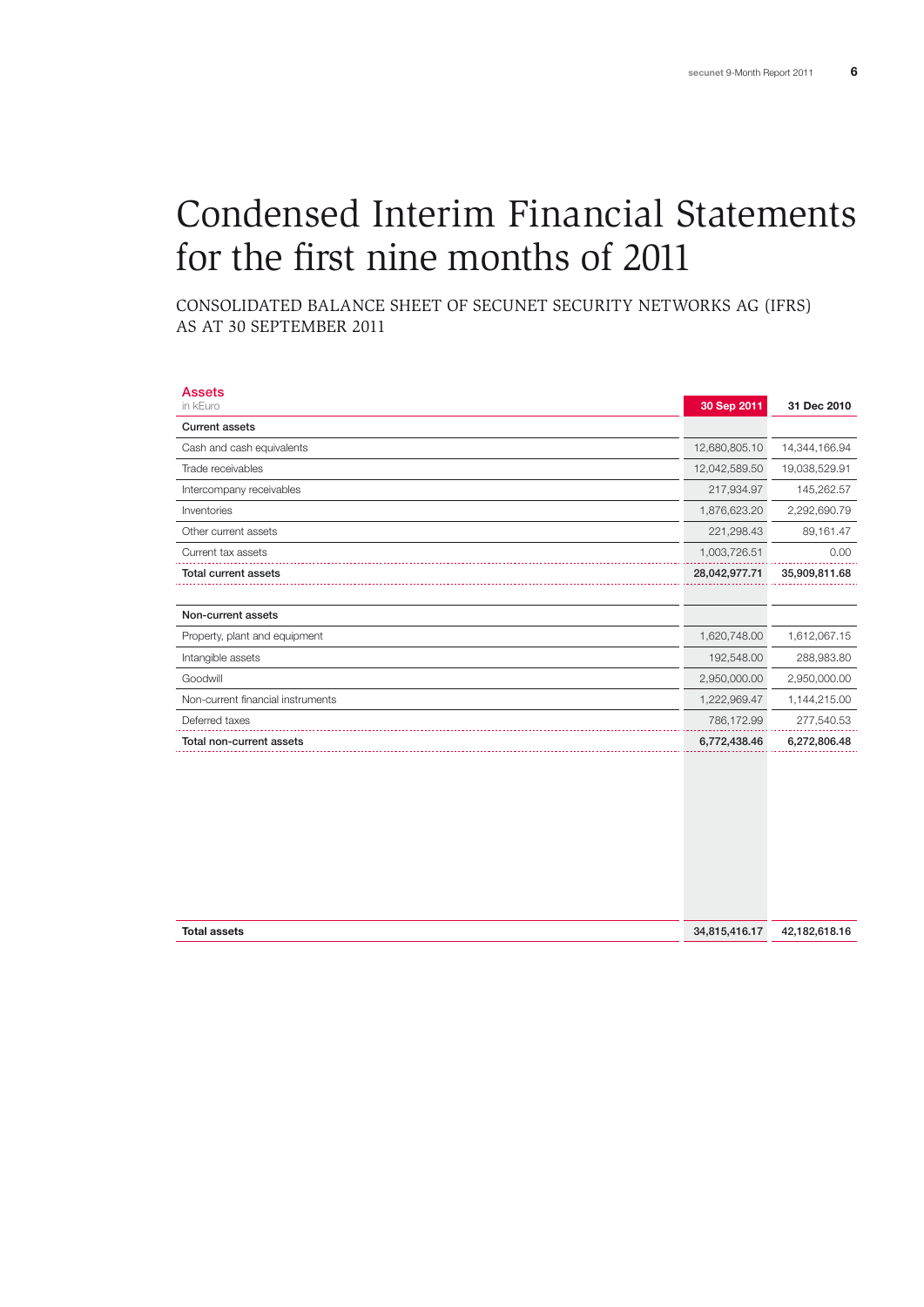| <b>Liabilities</b><br>in kEuro              | 30 Sep 2011     | 31 Dec 2010     |
|---------------------------------------------|-----------------|-----------------|
| <b>Current liabilities</b>                  |                 |                 |
| Trade payables                              | 2,404,680.35    | 6,408,971.43    |
| Other provisions                            | 3,505,878.22    | 5,338,837.60    |
| Current tax liabilities                     | 165,614.42      | 769,236.56      |
| Other current liabilities                   | 401,280.15      | 1,432,933.94    |
| Prepaid expenses and deferred income        | 1,202,746.71    | 1,155,969.42    |
| <b>Total current liabilities</b>            | 7,680,199.85    | 15,105,948.95   |
|                                             |                 |                 |
| Non-current liabilities                     |                 |                 |
| Deferred taxes                              | 360,822.94      | 136,892.38      |
| Provisions for pensions                     | 2,040,498.50    | 1,820,684.56    |
| Other provisions                            | 103,779.00      | 103,779.00      |
| Total non-current liabilities               | 2,505,100.44    | 2,061,355.94    |
|                                             |                 |                 |
| Equity                                      |                 |                 |
| Subscribed capital                          | 6,500,000.00    | 6,500,000.00    |
| Capital reserves                            | 21,922,005.80   | 21,922,005.80   |
| Treasury shares                             | $-103,739.83$   | $-103,739.83$   |
| Group loss carryforward                     | $-3,309,090.15$ | $-5,127,020.82$ |
| Group profit/loss                           | $-383,326.05$   | 1,817,930.67    |
| Accumulated other comprehensive income/loss | 4,266.11        | 6,137.45        |
| <b>Total equity</b>                         | 24,630,115.88   | 25,015,313.27   |
|                                             |                 |                 |
|                                             |                 |                 |
| <b>Total liabilities</b>                    | 34,815,416.17   | 42,182,618.16   |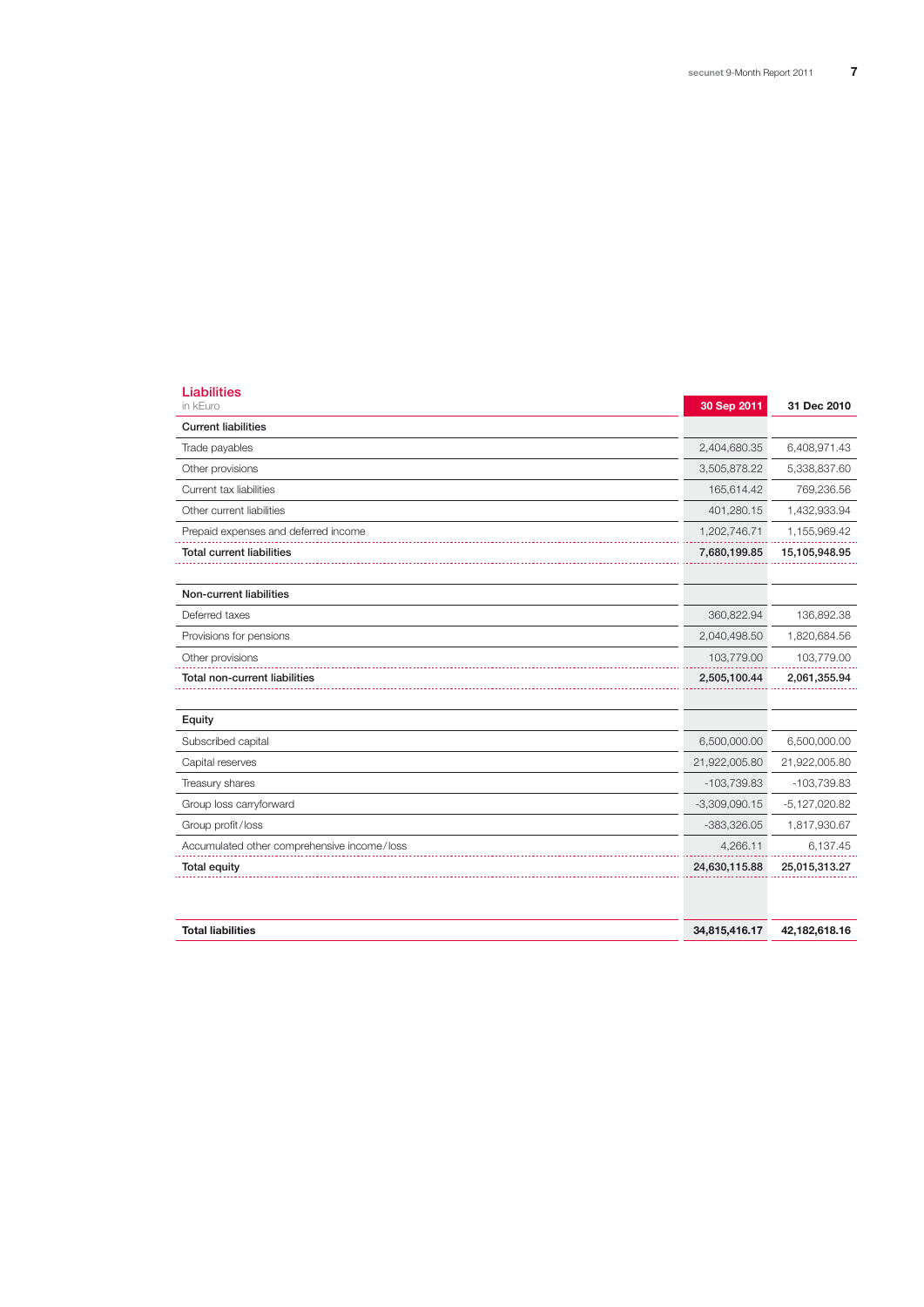## Consolidated Income Statement of secunet Security Networks AG (IFRS) for the period from 1 January 2011 to 30 September 2011

| in kEuro                                                         | $01$ July-<br>30 Sep 2011 | 01 July-<br>30 Sep 2010 | $01$ Jan-<br>30 Sep 2011 | $01$ Jan-<br>30 Sep 2010 |
|------------------------------------------------------------------|---------------------------|-------------------------|--------------------------|--------------------------|
| Revenue                                                          | 11,107,039.76             | 12,612,582.89           | 32,845,937.52            | 38,436,902.54            |
| Other operating income                                           | 91,660.71                 | 270,428.36              | 648,213.85               | 1,394,200.29             |
| Cost of materials                                                | $-3,281,699.33$           | $-4,420,970.19$         | $-9,297,196.15$          | -14,075,674.22           |
| Personnel expenses                                               | $-4,891,651.36$           | $-5,045,662.79$         | -15,614,869.22           | $-16,412,091.14$         |
| Depreciation and amortisation                                    | $-256,746.25$             | $-252,430.70$           | -740,779.93              | $-716,482.74$            |
| Other operating expenses                                         | $-2,677,394.30$           | $-2,789,902.79$         | $-8,597,450.69$          | $-8,386,354.62$          |
| Operating profit                                                 | 91,209.23                 | 374,044.78              | $-756.144.62$            | 240,500.11               |
|                                                                  |                           |                         |                          |                          |
| Interest income                                                  | 34,713.62                 | 12,297.75               | 80.909.46                | 34,846.31                |
| Interest expense                                                 | $-515.23$                 | $-3.065.90$             | $-2.823.25$              | $-6,471.59$              |
| Foreign currency gains/losses                                    | 21,288.03                 | 35.608.17               | 196.73                   | 35,008.14                |
| Earnings before tax                                              | 146.695.65                | 418.884.80              | $-677.861.68$            | 303.882.97               |
|                                                                  |                           |                         |                          |                          |
| Income taxes                                                     | 92,518.08                 | $-320.269.64$           | 294.535.63               | -369.848.84              |
| Profit/loss for the period                                       | 239,213.73                | 98,615.16               | -383,326.05              | $-65,965.87$             |
|                                                                  |                           |                         |                          |                          |
| Earnings per share (diluted and undiluted)                       | 0.04                      | 0.02                    | $-0.06$                  | $-0.01$                  |
| Average number of shares outstanding (diluted, undiluted, units) | 6,469,502                 | 6,469,502               | 6,469,502                | 6,469,502                |

## Consolidated Statement of Comprehensive Income of secunet Security Networks AG (IFRS) for the period from 1 January 2011 to 30 September 2011

| in kEuro                                                                       | $01$ July-<br>30 Sep 2011 | $01$ July-<br>30 Sep 2010 | 01 Jan- $\vert$<br>30 Sep 2011 | $01$ Jan-<br>30 Sep 2010 |
|--------------------------------------------------------------------------------|---------------------------|---------------------------|--------------------------------|--------------------------|
| Profit/loss for the period                                                     | 239.213.73                | 98.615.16                 | -383.326.05                    | $-65.965.87$             |
| Currency transaction differences (change not recognised in profit<br>and loss) | $-16.086.04$              | $-11.485.31$              | $-1.871.34$                    | $-33.668.16$             |
| Comprehensive income/loss                                                      | 223.127.69                | 87.129.85                 | $-385.197.39$                  | $-99.634.03$             |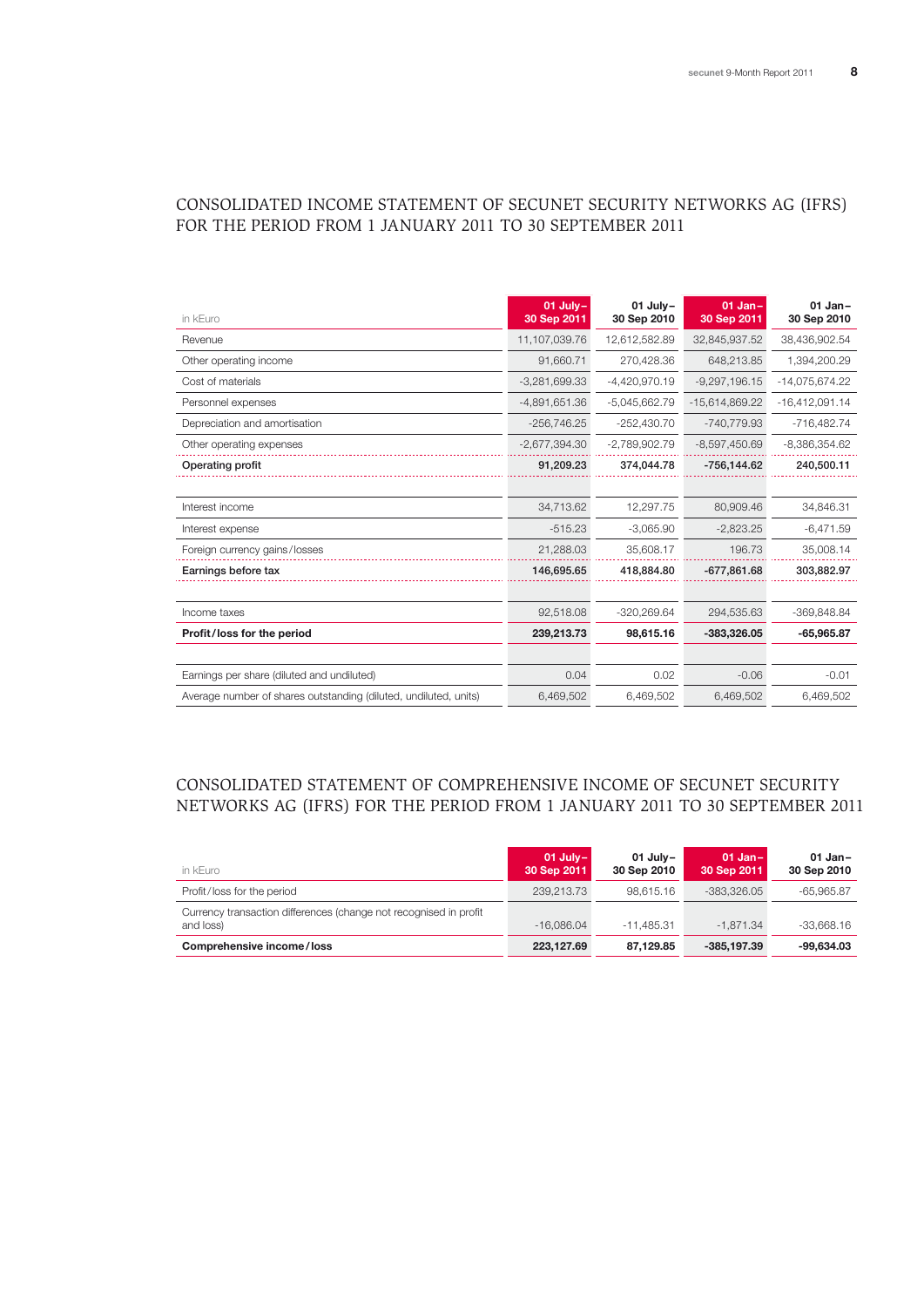# Consolidated Cash Flow Statement of secunet Security Networks AG (IFRS) for the period from 1 January 2011 to 30 September 2011

| in kEuro                                                                                      | $01$ Jan-<br>30 Sep 2011 | $01$ Jan-<br>30 Sep 2010 |
|-----------------------------------------------------------------------------------------------|--------------------------|--------------------------|
| Cash flow from operating activities                                                           |                          |                          |
| Earnings before tax (EBT)                                                                     | $-677,861.68$            | 303,882.97               |
| Depreciation and amortisation                                                                 | 740,779.93               | 716,482.74               |
| Change in provisions                                                                          | $-1,613,145.44$          | $-1,744,509.47$          |
| Book gains/losses (net) on the sale of intangible assets and of property, plant and equipment | 2,558.25                 | 0.00                     |
| Interest result                                                                               | $-78,086.21$             | $-28,374.72$             |
| Change in receivables and other assets                                                        | 7,205,907.49             | 5,922,522.20             |
| Change in payables and deferred income                                                        | $-4,994,165.02$          | $-6,496,760.64$          |
| Tax paid                                                                                      | $-1,597,514.92$          | $-254,376.67$            |
| Net cash generated from operating activities                                                  | $-1,011,527.60$          | $-1,581,133.59$          |
|                                                                                               |                          |                          |
| Cash flow from investing activities                                                           |                          |                          |
| Purchase of intangible assets and of property, plant and equipment                            | $-655,583.23$            | $-998,047.97$            |
| Purchase of financial assets                                                                  | $-78,754.47$             | $-78,754.44$             |
| Net cash generated from investment activities                                                 | -734,337.70              | $-1,076,802.41$          |
|                                                                                               |                          |                          |
| Cash flow from financing activities                                                           |                          |                          |
| Interest received                                                                             | 77,203.17                | 34,846.31                |
| Interest paid                                                                                 | $-2,823.25$              | $-6,471.59$              |
| Cash generated from financing activities                                                      | 74,379.92                | 28,374.72                |
| Effects of exchange rate changes on cash and cash equivalents                                 | 8,123.54                 | $-33,668.16$             |
| Changes in cash and cash equivalents                                                          | $-1,663,361.84$          | $-2,663,229.44$          |
| Cash and cash equivalents at the beginning of the period                                      | 14,344,166.94            | 14,669,268.94            |
| Cash and cash equivalents at the end of the period                                            | 12,680,805.10            | 12,006,039.50            |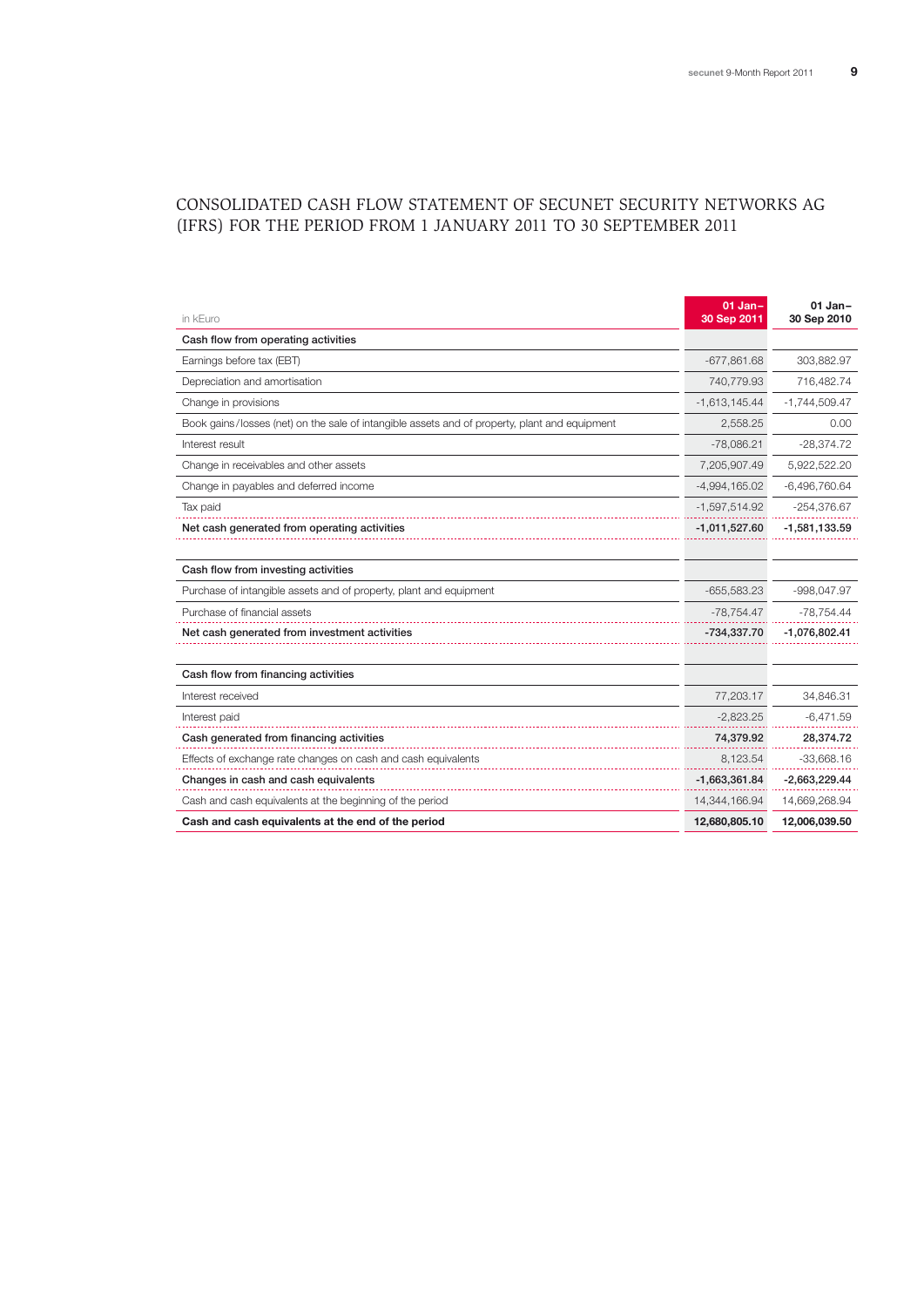## Consolidated Statement of Changes in Equity of secunet Security Networks AG (IFRS) for the period from 1 January 2010 to 30 September 2011

| in Euro                                          | <b>Share</b><br>capital | Capital<br>reserves | <b>Treasurv</b><br>shares | Net<br>accumulated<br>losses | Accumulated<br>other<br>compre-<br>hensive<br>income/loss | Total         |
|--------------------------------------------------|-------------------------|---------------------|---------------------------|------------------------------|-----------------------------------------------------------|---------------|
| Equity at 31 Dec 2009                            | 6,500,000.00            | 21,922,005.80       | -103,739.83               | -5.127.020.82                | 18.664.20                                                 | 23,209,909.35 |
| Comprehensive income/loss<br>1 Jan-31 Sep 2010   |                         |                     |                           | -65.965.87                   | $-33.668.16$                                              | $-99,634.03$  |
| Equity at 30 Sep 2010                            | 6.500.000.00            | 21,922,005.80       | -103,739.83               | -5.192.986.69                | $-15.003.96$                                              | 23,110,275.32 |
| Comprehensive income/loss<br>1 Oct - 31 Dec 2010 |                         |                     |                           | 1.883.896.54                 | 21,141.41                                                 | 1,905,037.95  |
| Equity at 31 Dec 2010                            | 6,500,000.00            | 21,922,005.80       | -103,739.83               | $-3.309.090.15$              | 6.137.45                                                  | 25,015,313.27 |
| Comprehensive income/loss<br>1 Jan-30 Sep 2011   |                         |                     |                           | -383.326.05                  | $-1.871.34$                                               | $-385.197.39$ |
| Equity 30 Sep 2011                               | 6,500,000,00            | 21.922.005.80       | -103.739.83               | $-3.692.416.20$              | 4.266.11                                                  | 24,630,115.88 |
|                                                  |                         |                     |                           |                              |                                                           |               |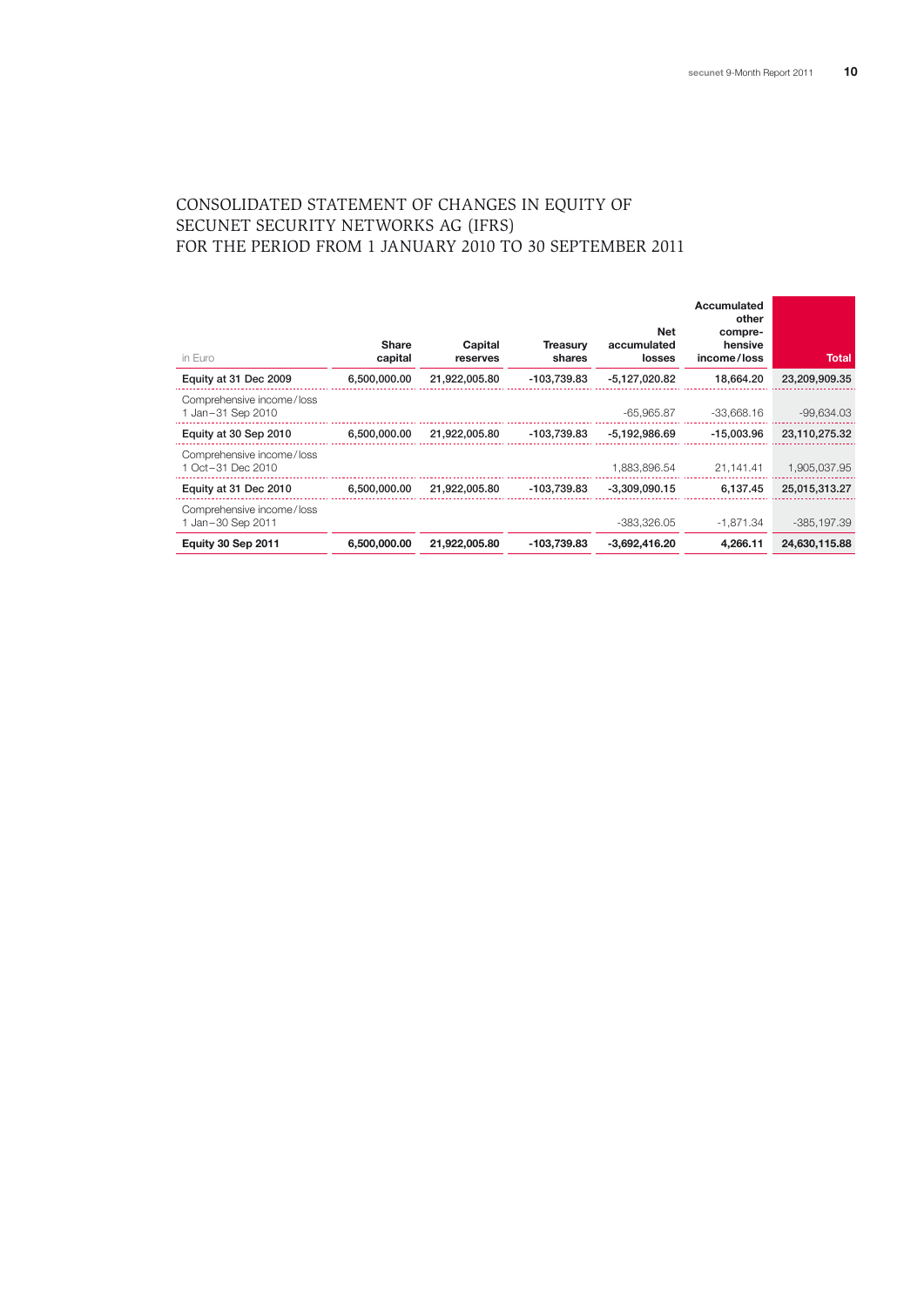# Explanatory Report

secunet Security Networks' 9-Month Report 2011 was compiled in accordance with the International Accounting Standard (IAS) 34 "Interim Financial Reporting". This 9-Month Report is condensed. It is to be read in conjunction with the IFRS consolidated financial statements dated 31 December 2010 (Consolidated Financial Statements). This 9-Month Report was approved by the Management Board of secunet Security Networks AG on 8 November 2011.

#### Accounting Principles

The consolidation principles and currency translation method for the period from 1 January to 30 September 2011 were in accordance with those in the company's consolidated annual accounts for the 2010 financial year. The accounting and valuation methods were retained. The consolidated financial statements of secunet Security Networks AG as at 31 December 2010 were produced on the basis of Sections 315 and 315a of the German Commercial Code (HGB) and in accordance with the International Financial Reporting Standards (IFRS) as they are to be applied in the European Union.

The figures shown in the consolidated balance sheet, consolidated income statement, consolidated statement of comprehensive income, consolidated cash flow statement and consolidated statement of changes in equity correspond to the normal course of business at secunet and do not include any extraordinary items.

A tax rate of 31.93% applies to the calculation of income taxes for national companies. Calculation of tax payable on income for foreign companies is based on the relevant rates of tax for those countries.

The preparation of the 9-Month Report requires a series of assumptions and estimates on the part of the management. As a result, it may be that the figures reported in the interim report will deviate from the actual figures.

#### Consolidated group

In addition to secunet Security Networks AG, all subsidiaries over which secunet has the power to govern the financial and operating policies are included in the consolidated financial statements. In the reporting period and in the 2010 financial year, there were no minority interests in equity or in the profit or loss for the respective period.

Compared with 31 December 2010, the consolidated group was unchanged as at 30 September 2011. The two consolidated subsidiaries secunet s.r.o., Prague, Czech Republic, and secunet SwissIT AG, Solothurn, Switzerland, are in liquidation.

## Treasury shares

As at 30 September 2011 the company held 30,498 treasury shares, the same figure as at 31 December 2010; this equates to 0.5% of its share capital.

#### Segment reporting

The secunet Group is divided into the *Public Sector* division, made up of the *High Security* and *Government* business units, and the *Private Sector* division, made up of the *Business Security* and *Automotive Security* business units. The *High Security, Government* and *Business Security* business units are shown separately for the purposes of segment reporting, as they meet at least one of the quantitative thresholds defined in IFRS 8.13. The *Automotive Security* business unit does not meet any of the quantitative thresholds laid down in IFRS 8.13 and is therefore reported together with overheads under "Other segments".

The *High Security* business unit addresses the highly complex security requirements of authorities, the armed forces and international organisations. At the core of its offering is the Secure Inter-Network Architecture, *SINA*, developed in conjunction with the German Federal Office for Information Security (Bundesamt für Sicherheit in der Informationstechnik, BSI).

The *Government* business unit supports authorities in Germany and abroad in all areas relating to e-Government and IT security. These include biometric solutions and sovereign documents, health services (e-Health), security validation and secure web solutions. This business unit operates a BSI-certified evaluation laboratory for IT conformity.

The staff of the *Business Security* business unit focus on security issues affecting industrial companies. Its product line includes identity management systems, qualified mass signature solutions for electronic invoicing, public key infrastructures and network security. In all areas, analyses, consulting and complete solutions are tailored to each customer's specific requirements.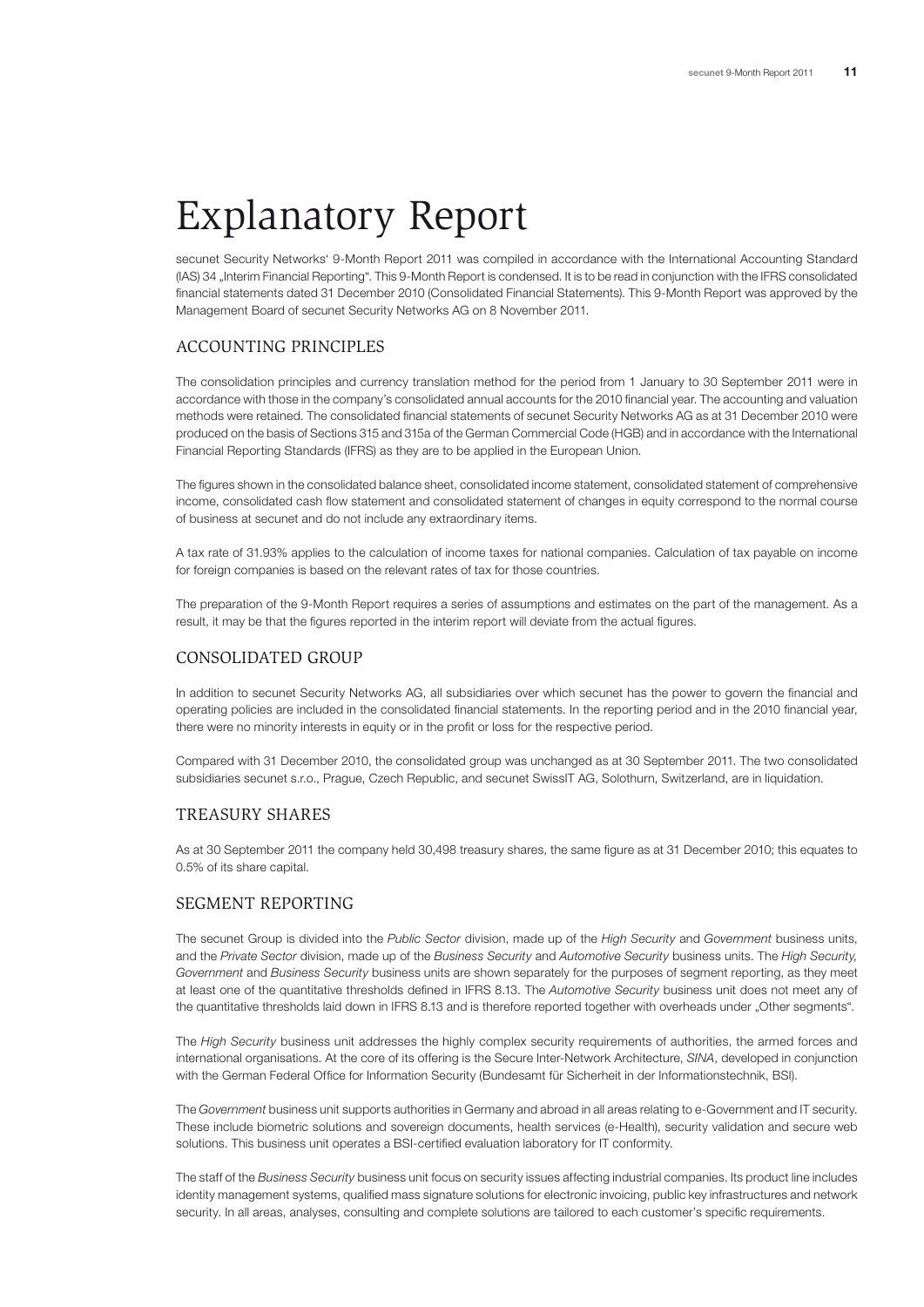The *Automotive Security* business unit deals with the IT security issues facing automotive manufacturers. With more and more vehicle functions now being computerised, it is becoming increasingly important for both automotive manufacturers and suppliers to ensure that built-in hardware and software components are protected against unauthorised changes.

| Segment report<br>9M 2011<br>in kEuro  | High<br><b>Security</b> | Government | <b>Business</b><br><b>Security</b> | Other<br>segments | <b>Consolidation</b> | secunet<br>9M 2011 |
|----------------------------------------|-------------------------|------------|------------------------------------|-------------------|----------------------|--------------------|
| Segment revenue external               | 13,733                  | 11,929     | 5,465                              | 1,034             | 685                  | 32,846             |
| Segment revenue internal               | 0                       | 0          | 1,241                              | $\Omega$          | $-1,241$             | 0                  |
| Segment result before<br>apportionment | $-145$                  | 3,534      | 1,636                              | $-6,782$          | 1,001                | $-756$             |
| Apportionment                          | $-2,466$                | $-1,989$   | $-1,523$                           | 5,978             | 0                    | 0                  |
| Segment result (EBIT)                  | $-2,611$                | 1,545      | 113                                | $-804$            | 1,001                | $-756$             |
| Interest result                        |                         |            |                                    |                   |                      | 78                 |
| Foreign currency gains/losses          |                         |            |                                    |                   |                      | 0                  |
| Earnings before tax (EBT)              |                         |            |                                    |                   |                      | $-678$             |
| Goodwill                               | 1,339                   | 773        | 838                                | $\Omega$          | $\circ$              | 2,950              |
| Depreciation and amortisation          | $-285$                  | $-49$      | $-143$                             | $-411$            | 147                  | $-741$             |
| <b>Significant expenses</b>            |                         |            |                                    |                   |                      |                    |
| Personnel expenses                     | $-4,565$                | $-4,253$   | $-3,515$                           | $-3,437$          | 155                  | $-15,615$          |
| Cost of materials                      | $-6,053$                | $-2,551$   | $-694$                             | $-112$            | 113                  | $-9,297$           |

| Segment report<br>9M 2010<br>in kEuro  | High<br><b>Security</b> | Government | <b>Business</b><br><b>Security</b> | Other<br>segments | <b>Consolidation</b> | secunet<br>9M 2010 |
|----------------------------------------|-------------------------|------------|------------------------------------|-------------------|----------------------|--------------------|
| Segment revenue external               | 21,316                  | 10,083     | 6,048                              | 1,024             | $-34$                | 38,437             |
| Segment revenue internal               | $\circ$                 | $\circ$    | 1,304                              | 23                | $-1,327$             | $\circ$            |
| Segment result before<br>apportionment | 2,749                   | 2,192      | 2,068                              | $-7,345$          | 575                  | 241                |
| Apportionment                          | $-2,542$                | $-2,297$   | $-2,125$                           | 6,965             | $\circ$              | $\overline{0}$     |
| Segment result (EBIT)                  | 207                     | $-105$     | $-57$                              | $-380$            | 575                  | 241                |
| Interest result                        |                         |            |                                    |                   |                      | 28                 |
| Foreign currency gains/losses          |                         |            |                                    |                   |                      | 35                 |
| Earnings before tax (EBT)              |                         |            |                                    |                   |                      | 304                |
| Goodwill                               | 1,339                   | 773        | 838                                | $\circ$           | $\circ$              | 2,950              |
| Depreciation and amortisation          | $-228$                  | $-56$      | $-161$                             | $-419$            | 147                  | $-716$             |
| <b>Significant expenses</b>            |                         |            |                                    |                   |                      |                    |
| Personnel expenses                     | $-4,240$                | $-4,654$   | $-3,860$                           | $-3,651$          | -8                   | $-16,412$          |
| Cost of materials                      | $-11,683$               | $-1,827$   | $-932$                             | 32                | 334                  | $-14,076$          |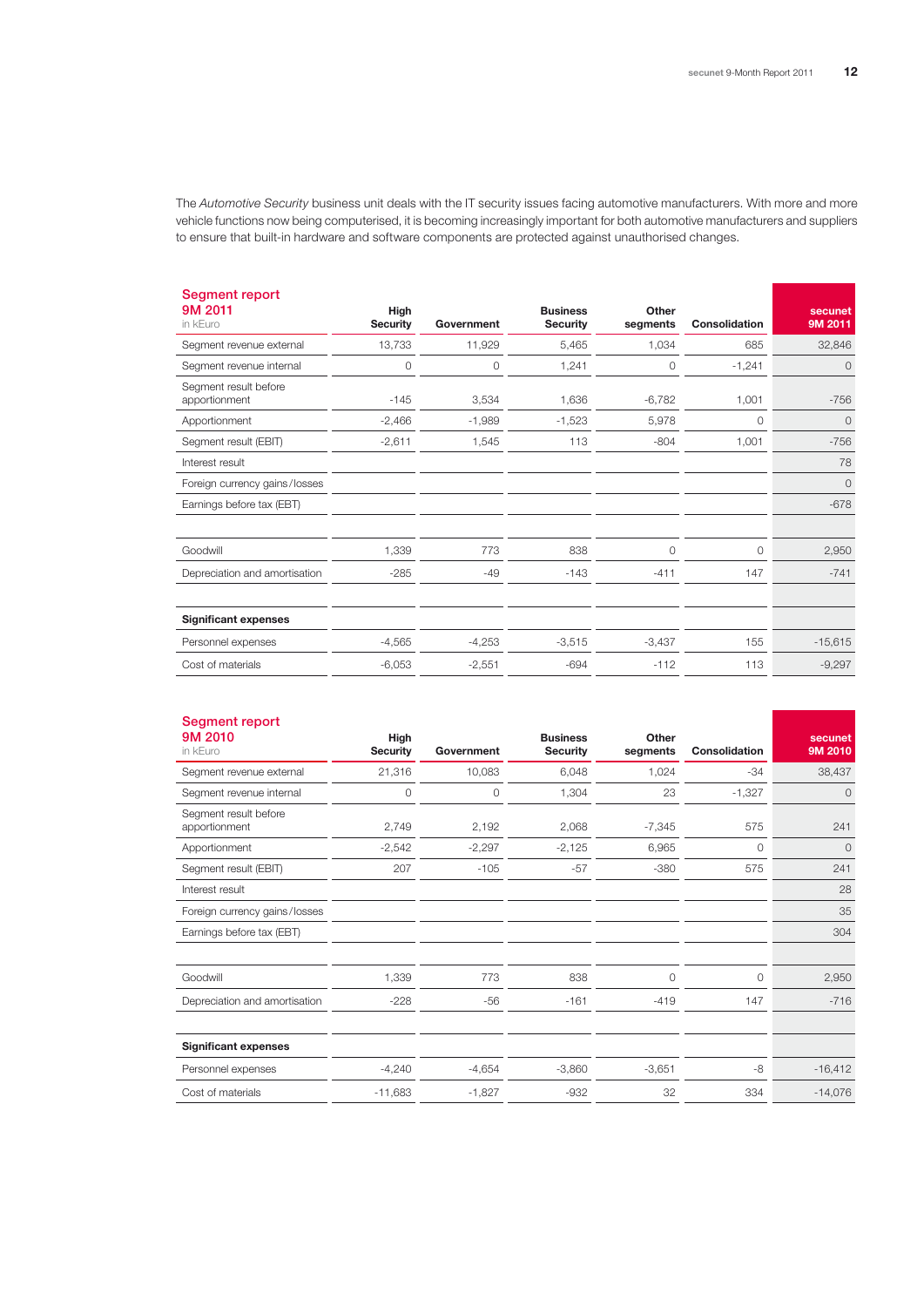Internal sales show the sales relationships between the segments. The transfer prices are essentially in line with the prices for third-party transactions.

Consolidation primarily involves the elimination of intra-group assets, liabilities, expenses and income. The accounting principles for the segments are identical to those used for the consolidated financial statements. Using apportionments, expenses (e.g. overhead costs) that are not directly allocable to the reportable segments are allocated to the reportable segments. The segments are managed on the basis of the segment result prior to this apportionment.

With the exception of non-essential components, the segments' assets are focused on the domestic market. There were no significant changes to the segment assets as at the reporting date.

## Related party disclosures

The consolidated companies within the secunet Group have an association with their main shareholder, Giesecke & Devrient GmbH, Munich, in the course of their normal business activities. All transactions are conducted in accordance with normal market practice.

In the first nine months of 2011, no Management Board members were promised or granted any benefits by a third party in respect of their activity as members of the Management Board. In the first nine months of 2011, the members of the Supervisory Board did not receive any other remuneration (over and above the Supervisory Board remuneration as regulated in the Articles of Association of secunet Security Networks) or benefits for services provided personally, in particular consulting and agency services. Neither the members of the Management Board nor the members of the Supervisory Board received any loans from the company

## Events after the end of the interim period

There were no significant events after the reporting date.